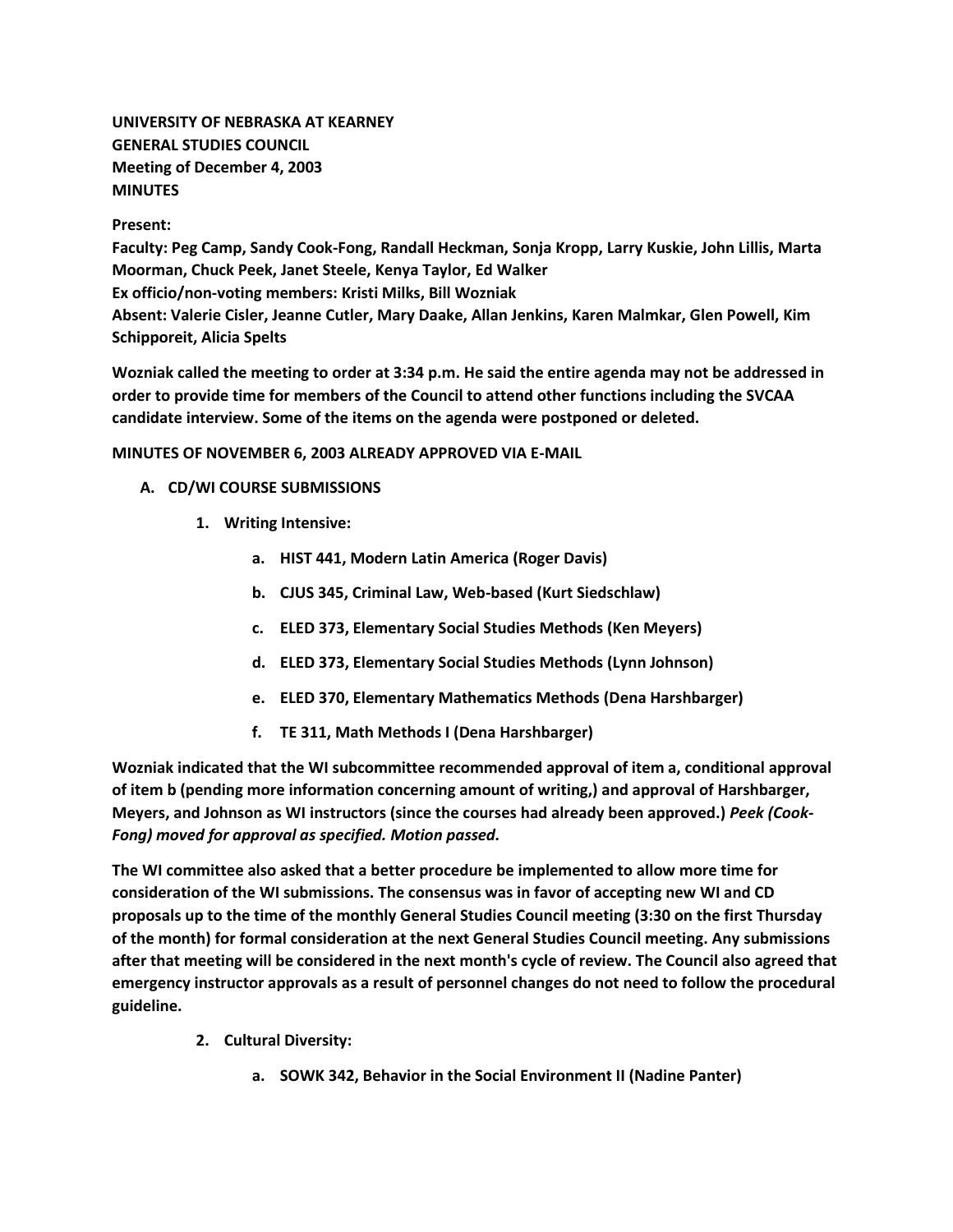**b. ELED 373, Elementary Social Studies Methods (Ken Meyers, Lynn Johnson)**

**The CD subcommittee recommended approval of items a and b.** *Walker (Kuskie) moved for approval of a and b. Motion passed.*

**B.**

- **C. OLD BUSINESS**
	- **1. WI Cleanup:** 
		- **a. none**
	- **2. CD Cleanup:** 
		- **a. ENG 280H, Utopian Literature (Luscher)**

**The CD subcommittee reviewed supplemental information about the course provided by Dr. Luscher. Wozniak reported that the additional information was not yet incorporated into the course syllabus, given that only information provided was the letter.** *Walker (Kuskie) moved for approval. Motion passed.*

- **3. Notification of new WI course-instructor assignments** 
	- **a. PSCI 360, Topics in American Politics (Duffin)**
- **4. General Studies Assessment Update: No report given.**
- **5. Capstone Proposal (second reading, materials distributed in November--attached) postponed until next meeting.**
- **6. Proposed new General Studies course (second reading, materials distributed in November)** 
	- **a. ENG 234, Reading and Writing about Literature**

*Peek (Taylor) moved for approval of the course as another option in the Fine Arts and Humanities Category under Literary Perspective. Motion passed.*

- **7. Changes in GS Political Science courses (materials distributed in November)** 
	- **a. Replace PSCI 100GS, Introduction to Political Science (deleted) change to:** 
		- **a. PSCI 140GS, Introduction to Comparative Politics**
		- **b. PSCI 170GS, Introduction to Political Thought**
- **8.** *Cook-Fong (Moorman) moved for approval. Motion passed.*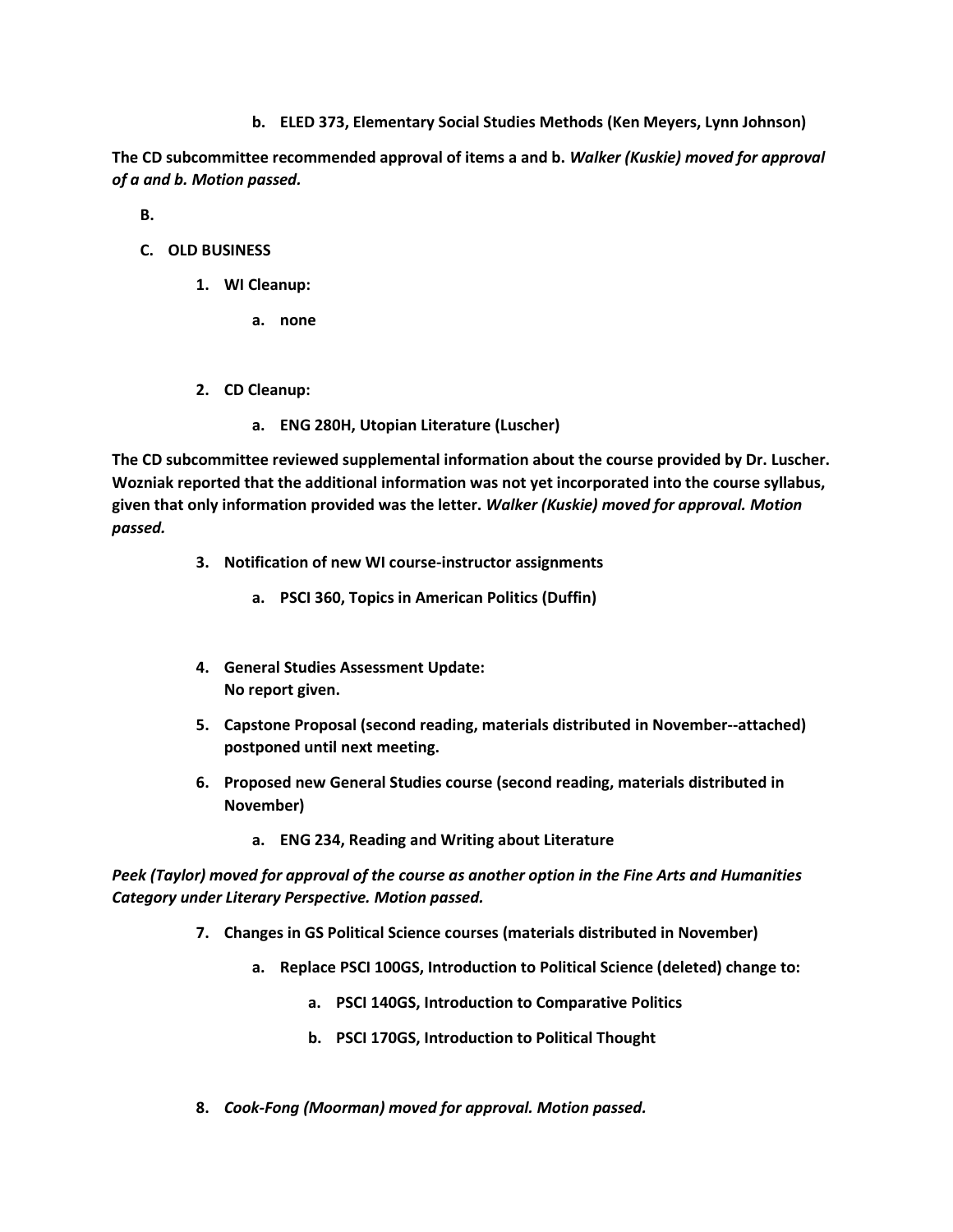- **9. Changes in GS Biology Courses (materials distributed in November)** 
	- **a. Rename BIOL 104GS, General Botany to BIOL 104GS, Biology I**
	- **b. Rename BIOL 107GS, General Zoology to BIOL 107GS, Biology II**

*Steele (Cook-Fong) moved for approval. Motion passed.*

- **10. Changes in Geography courses (attached)** 
	- **a. GEOG 104H, World Regional Geography Honors-to be deleted**
	- **b. GEOG 206 and GEOG 207-deletion of catalog reference to anticipated schedule**
	- **c. GEOG 209 Meteorology-addition of P designation**
	- **d. GEOG 305 Environmental Conservation-update of course content and syllabus**

*Lillis (Steele) moved for approval. Motion passed.*

### **11. Liberal Studies at UNK**

- **a. Continued discussion**
- **b. Proposal from Modern Languages (materials forthcoming)**

#### **D.**

### **E. NEW BUSINESS**

**a. BS Science-related course requirements-proposal from Academic Affairs (revised attachment) Wozniak described the history of the Academic Affairs proposal to define the BS Science-related course requirements. Some departments had established these requirements to make the BS comparable to the BA requirements (Language). However, this necessitated the creation of new line in the web-based catalog to accurately list the requirement. The Academic Affairs discovered that Science-related course lacked a clear definition-so the category has been wide open. Wozniak explained that the proposal is being discussed in the College Academic Policy/Academic Affairs committees and that the General Studies Council was included in this discussion. Since the requirement could include GS courses, the issue seemed relevant. It was also mentioned that requiring extra science courses for the BS for all BS programs might encourage students to take the BA.**

**b. Proposal for Cultural Diversity Credit for International Experience (attachment) Wozniak described the proposal from Dr Rick Miller. He mentioned that the proposal is in its initial stages of development and will be revised. A number of issues were raised including: (a) Is it possible for this credit to piggy-back onto an existing course? (If a student is already taking a course in conjunction with a tour, why should they have to pay more?) (b) Would Church-related trips qualify. Such as missionary trips? And (c) What is the procedure for changing the CD and WI requirements? Wozniak will forward these comments to Dr. Miller for consideration and will inquire about (c).**